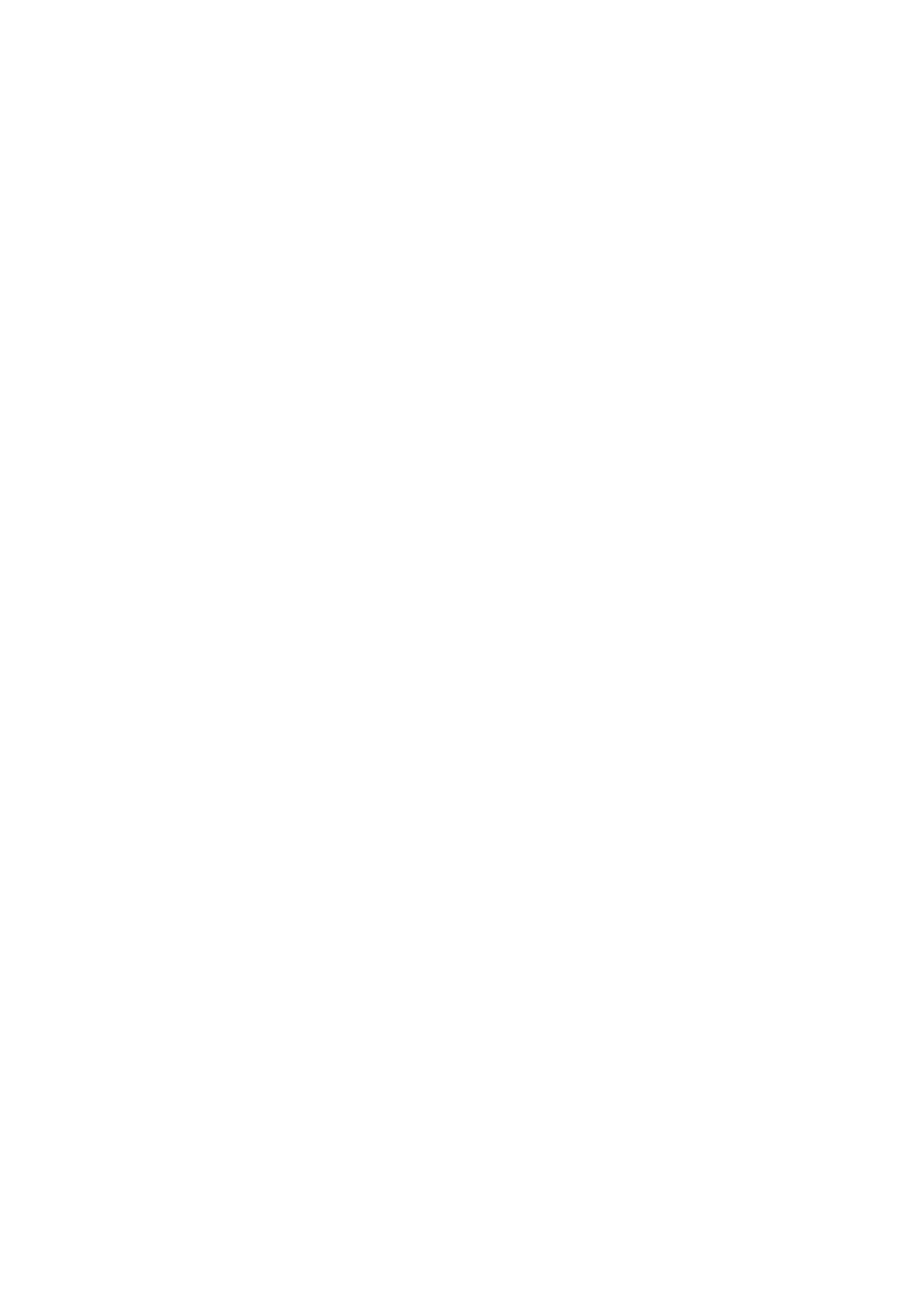## **Pen testing of the kill efficacy of the Victor® Professional rat trap and the Modified Victor stoat and rat trap for capturing ship and Norway rats**

Contract Report: LC3441

Grant Morriss

| <i>Reviewed by:</i>                | Approved for release by:              |
|------------------------------------|---------------------------------------|
| <b>Bruce Warburton</b>             | Chris Jones                           |
| Team Leader                        | Portfolio Leader – Managing Invasives |
| Manaaki Whenua – Landcare Research | Manaaki Whenua – Landcare Research    |

#### **Disclaimer**

This report has been prepared by Manaaki Whenua – Landcare Research for Predator Free 2050 Ltd. If used by other parties, no warranty or representation is given as to its accuracy and no liability is accepted for loss or damage arising directly or indirectly from reliance on the information in it.

#### **© Landcare Resesarch New Zealand Limited and Predator Free 2050 Ltd 2019**

This information may be copied and distributed to others without limitation, provided Landcare Research New Zealand Ltd and Predator Free 2050 Ltd are acknowledged. Under no circumstances may a charge be made for this information without the written permission of Landcare Research New Zealand Ltd and Predator Free 2050 Ltd.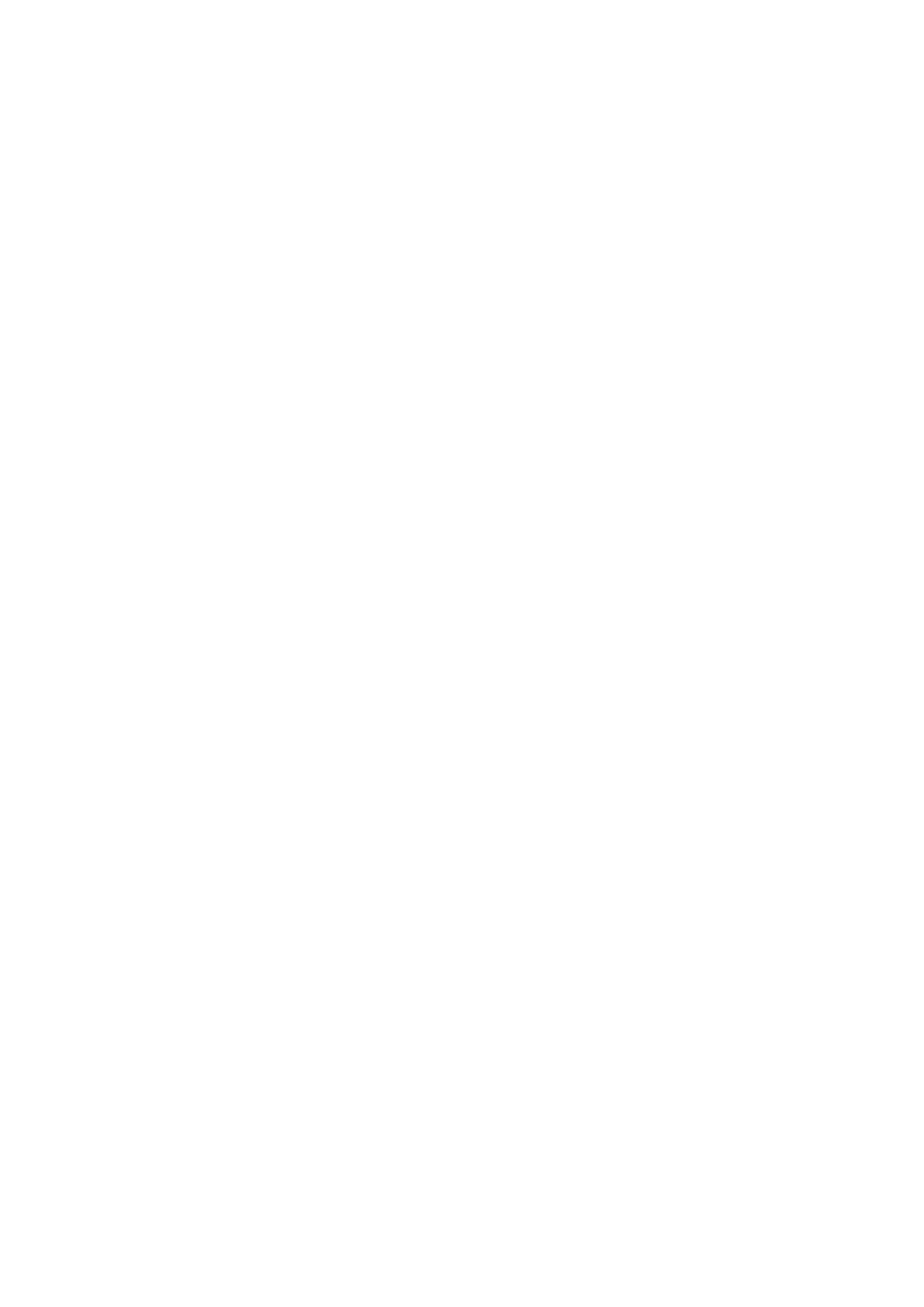# **Contents**

| 1 |     |  |  |  |  |  |
|---|-----|--|--|--|--|--|
| 2 |     |  |  |  |  |  |
| 3 |     |  |  |  |  |  |
| 4 |     |  |  |  |  |  |
|   | 4.1 |  |  |  |  |  |
|   | 4.2 |  |  |  |  |  |
|   | 4.3 |  |  |  |  |  |
|   | 4.4 |  |  |  |  |  |
| 5 |     |  |  |  |  |  |
|   | 5.1 |  |  |  |  |  |
|   | 5.2 |  |  |  |  |  |
|   | 5.3 |  |  |  |  |  |
|   | 5.4 |  |  |  |  |  |
| 6 |     |  |  |  |  |  |
| 7 |     |  |  |  |  |  |
| 8 |     |  |  |  |  |  |
| 9 |     |  |  |  |  |  |

| Appendix 1 – Ship rats caught by the Victor $\circledR$ Professional rat trap during test 1, showing |  |
|------------------------------------------------------------------------------------------------------|--|
| Appendix 2 – Norway rats caught by the Victor $\circledR$ Professional rat trap during test 2,       |  |
| Appendix $3$ – Norway rats caught by the Modified Victor stoat and rat trap during test $3$ ,        |  |
| Appendix 4 - Summary of NAWAC testing of various Victor rat trap sets on Norway and                  |  |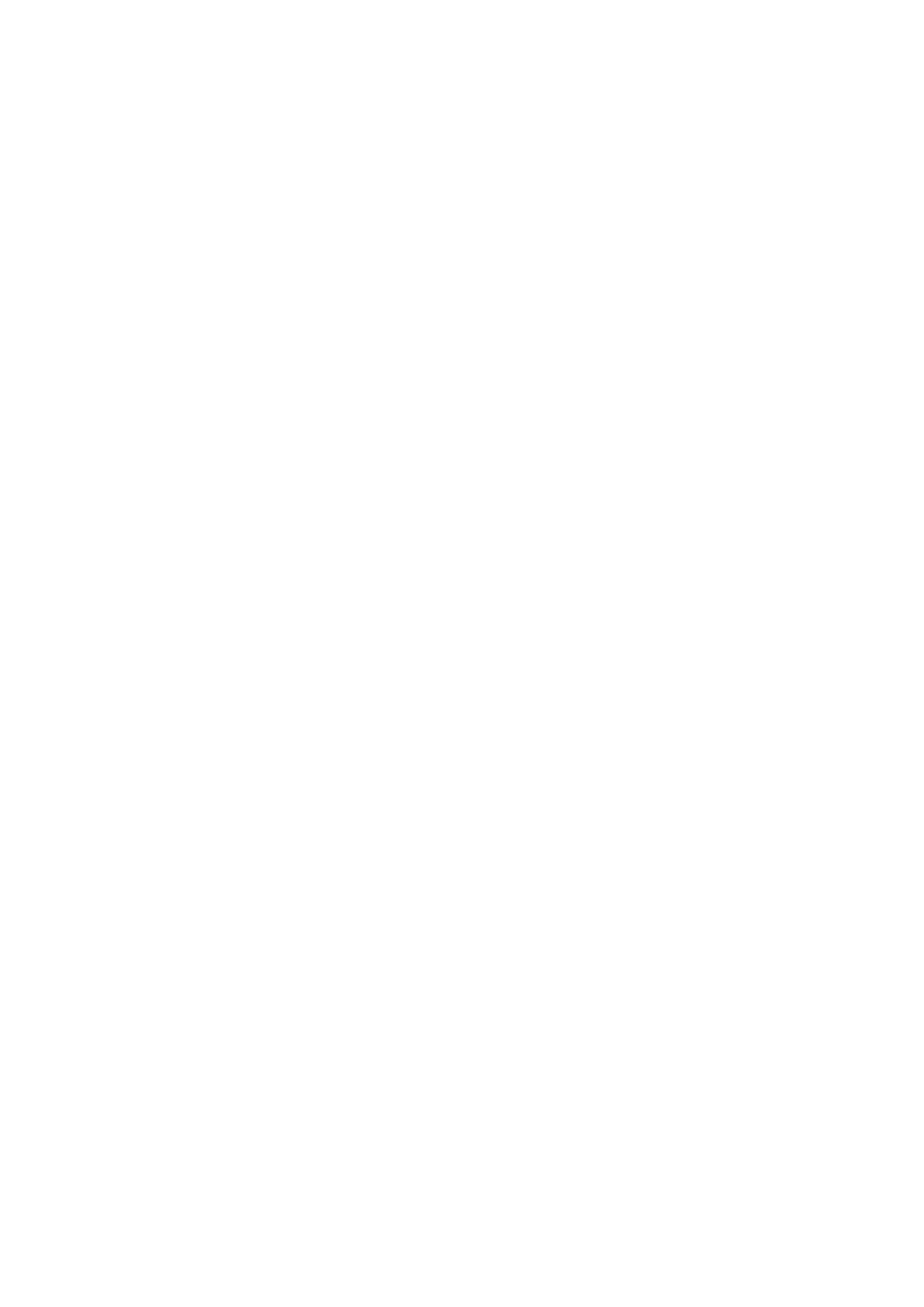# <span id="page-6-0"></span>**Summary**

#### **Project and client**

• Manaaki Whenua – Landcare Research (MWLR), Lincoln, assessed the killing performance of the Victor® Professional rat trap for ship (Rattus rattus) and Norway (R. norvegicus) rats, and the Modified Victor stoat and rat trap for Norway rats, between November 2018 and March 2019. The project was jointly funded by Predator Free 2050 Ltd and the Ministry of Business, Innovation and Employment through the Strategic Science Investment Fund.

#### **Objective**

To test the killing efficacy of the Victor® Professional rat trap when capturing ship and Norway rats, and the Modified Victor stoat and rat trap when capturing Norway rats, using the National Animal Welfare Advisory Committee (NAWAC) trap-testing guideline.

#### **Methods**

- This trap testing was carried out with the approval of the Manaaki Whenua Landcare Research Animal Ethics Committee (AEC 15/12/01).
- New Victor® Professional rat traps and Modified Victor stoat and rat traps were sourced from Pest Control Research, Rolleston. The traps were set in Predator Free NZ wooden trap tunnels obtained from Greater Wellington Regional Council for a previous trial.
- Wild-caught rats were penned individually and tested in a free-approach test. Once the rat was struck by the trap, the time to loss of palpebral (blinking) reflex was measured. For the trap to pass the NAWAC trap-testing guidelines as a Class B trap, 10 of 10 rats needed to be rendered irreversibly unconscious within 3 minutes.
- Rats that were trapped but remained conscious for longer than 3 minutes were euthanised and, for all captures, the trap jaw-strike location was identified and recorded.

#### **Results**

- Ten out of ten ship rats were killed successfully with the Victor® Professional rat trap set in the wooden tunnel.
- The Victor® Professional rat trap in the wooden tunnel failed to kill the first adult Norway rat tested. The rat was caught by the neck, side-on, but was still able to breathe and remained conscious beyond 3 minutes. The following seven Norway rats were killed successfully before another rat was caught by the front paw and remained conscious. Testing ceased.
- Nine out of ten Norway rats were killed successfully with the Modified Victor stoat and rat trap set in the wooden tunnel. Another rat was rendered unconscious within 3 minutes but euthanised at 20 minutes. An 11th rat was tested: it was struck by the kill bar on top of the head and stunned, but remained conscious.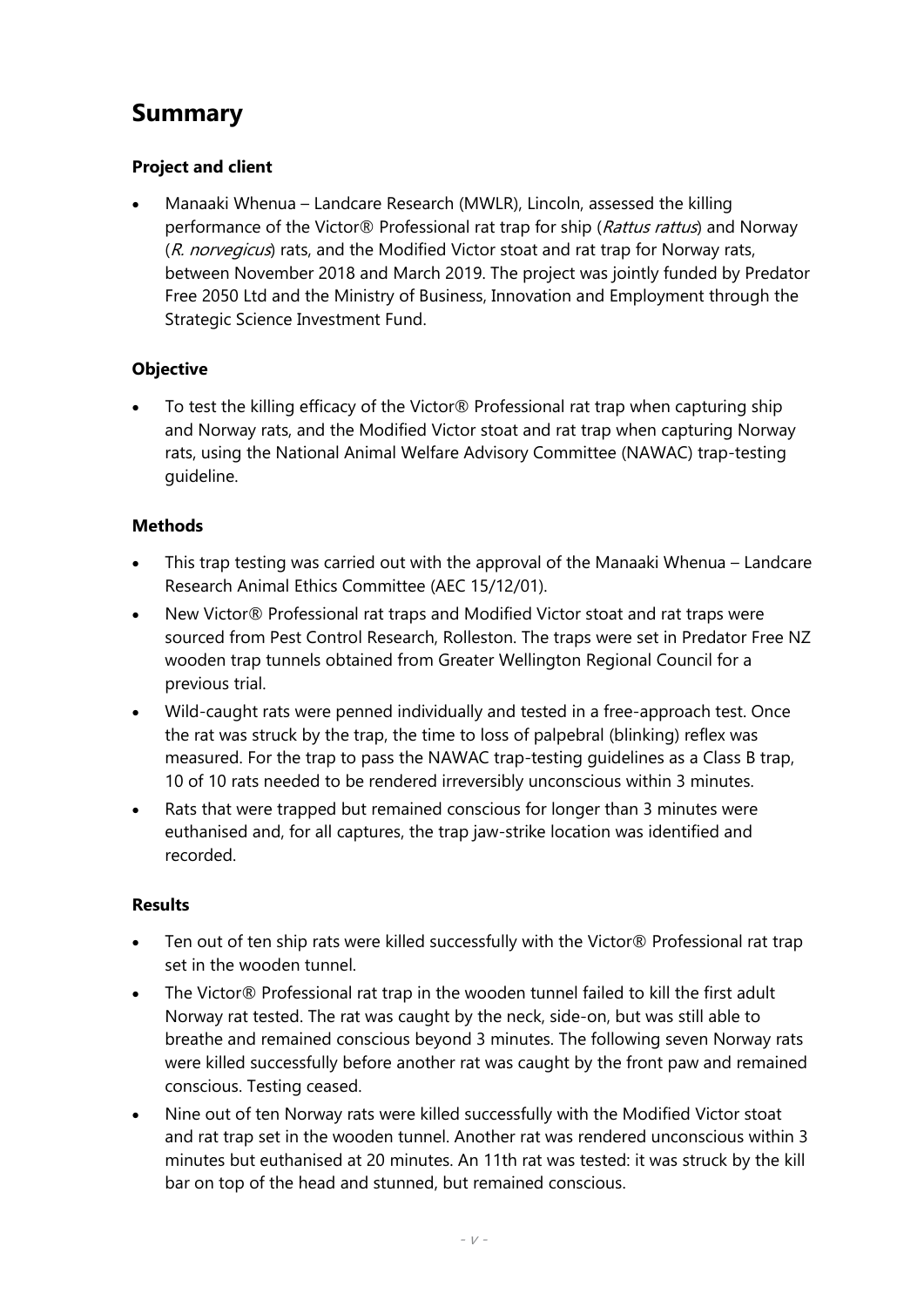Four of the larger Norway rats (body mass  $\geq$ 296 g) tested with the Modified Victor stoat and rat trap pulled out after being struck by the kill bar. Three were rendered irreversibly unconscious within 3 minutes, but the fourth remained conscious.

#### **Conclusions**

- The Victor® Professional rat trap set in a Predator Free NZ wooden tunnel passed the NAWAC trap-testing criterion when tested on ship rats but failed for Norway rats.
- The Modified Victor stoat and rat trap set in a Predator Free NZ wooden tunnel passed the NAWAC trap-testing criterion when tested on Norway rats, but the trap's performance should be considered marginal for trapping large Norway rats.
- The frontal approach to both trap types when used in the Predator Free NZ wooden tunnel resulted, with few exceptions, in consistent head and neck strike locations with both rat species. Of the 30 rats tested, only one Norway rat was mis-caught (by the front paw).
- The four large rats that pulled out after being struck by the kill bar of the Modified Victor stoat and rat trap indicate that the clamping force was insufficient to hold large rats. If these larger rats are struck by the kill bar between the ears and the eyes, then it is likely they will be killed successfully.

#### **Recommendations**

- Predator Free 2050 should promote the use of Victor® Professional rat traps or Modified Victor stoat and rat traps in Predator Free NZ wooden tunnels to individuals and community groups for trapping ship rats.
- If Norway rats are targeted, then the Modified Victor stoat and rat trap is recommended, with the proviso that some large rats may survive capture. Using DOC series traps, which have higher impact momentum, would increase the probability of killing large Norway rats.
- If Norway rats are likely to be caught in either of these traps, then users should be encouraged to check the trap frequently.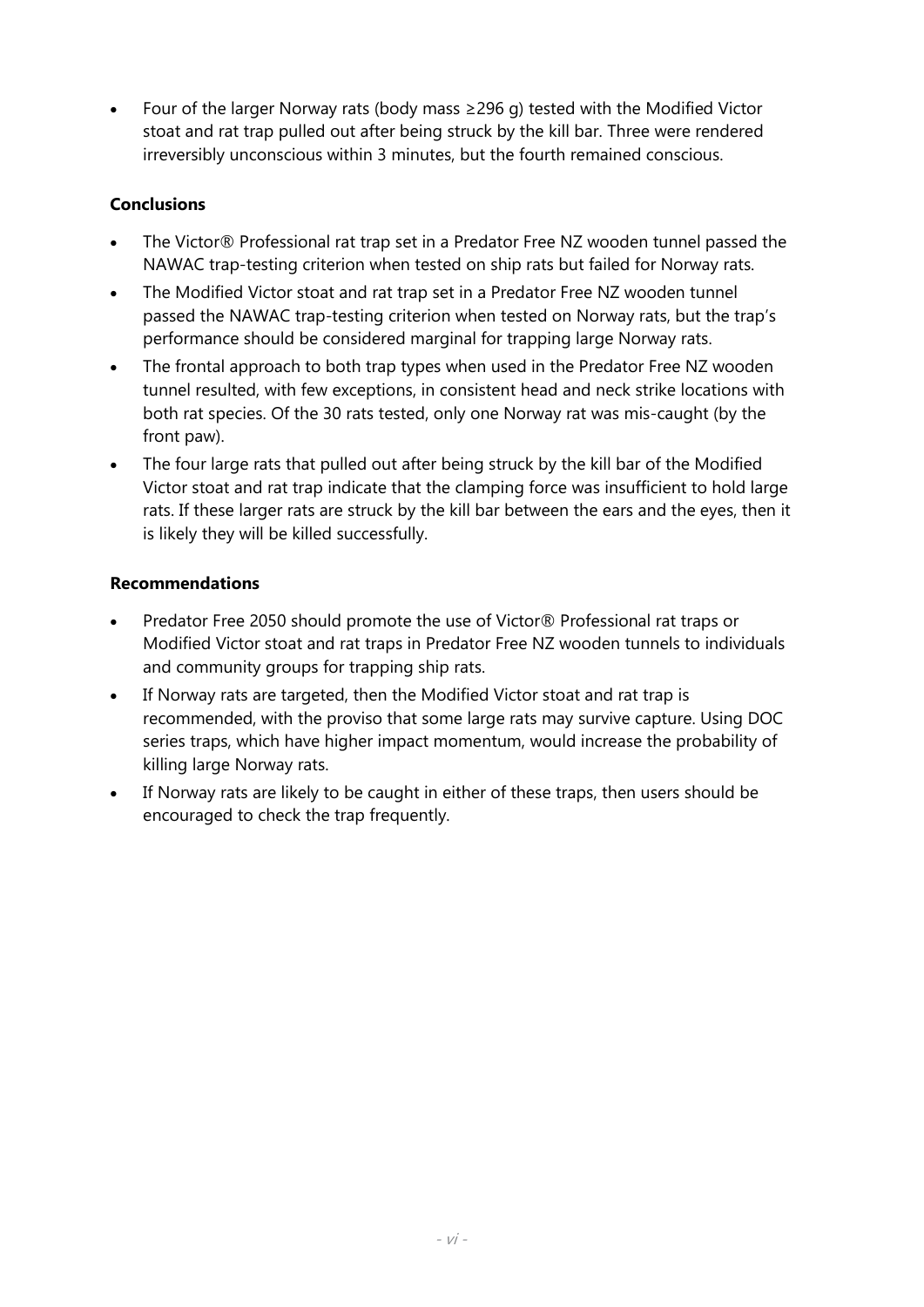#### <span id="page-8-0"></span>**1 Introduction**

Manaaki Whenua – Landcare Research (MWLR), Lincoln, assessed the killing performance of the Victor® Professional rat trap for ship (Rattus rattus) and Norway (R. norvegicus) rats, and the Modified Victor stoat and rat trap for Norway rats, between November 2018 and March 2019. The project was jointly funded by Predator Free 2050 Ltd and the Ministry of Business, Innovation and Employment through the Strategic Science Investment Fund.

### <span id="page-8-1"></span>**2 Background**

In 2000 the National Animal Welfare Advisory Committee (NAWAC) approved 'NAWAC guideline 09: Assessing the welfare performance of restraining and kill traps<sup>'1</sup> to guide the testing of traps in New Zealand. Since then many traps used for capturing pests in New Zealand have been assessed against the guideline's performance criteria.

In 2016 the New Zealand Government announced an aspirational goal to rid New Zealand of possums (*Trichosurus vulpecula*), stoats (*Mustela erminea*) and rats (*Rattus* spp.) by 2050, which has since had a groundswell of support across the country. As part of this there has been a demand by trap-users for information on the welfare performance of rat kill-traps. The Victor® Professional rat trap, which is also known as the Victor® Easy Set® rat trap, has been widely recommended for use by community groups to trap both ship and Norway rats, but not all variations of this trap that are commercially available have been tested for their animal welfare performance.

In 2001 the Victor® Professional rat trap with a 'home-made' cover over the yellow treadle was tested and met the NAWAC criteria for Norway rats (MAF 2010), and research starting in 2011 developed modifications to the Victor® Professional rat trap (now marketed as the Modified Victor stoat and rat trap) that resulted in it passing the NAWAC criteria for stoats and ship rats (Morriss & Warburton 2014). To fill the information gaps on the welfare performance of these traps, the standard unmodified Victor Professional rat trap needed to be tested with both rat species, and the Modified Victor stoat and rat trap tested with Norway rats.

#### <span id="page-8-2"></span>**3 Objective**

1

• To test the killing efficacy of the Victor® Professional rat trap when capturing ship and Norway rats, and the Modified Victor stoat and rat trap when capturing Norway rats, using the National Animal Welfare Advisory Committee (NAWAC) trap-testing guideline.

<sup>&</sup>lt;sup>1</sup> [http://www.mpi.govt.nz/document-vault/8521,](http://www.mpi.govt.nz/document-vault/8521) accessed 21 March 2019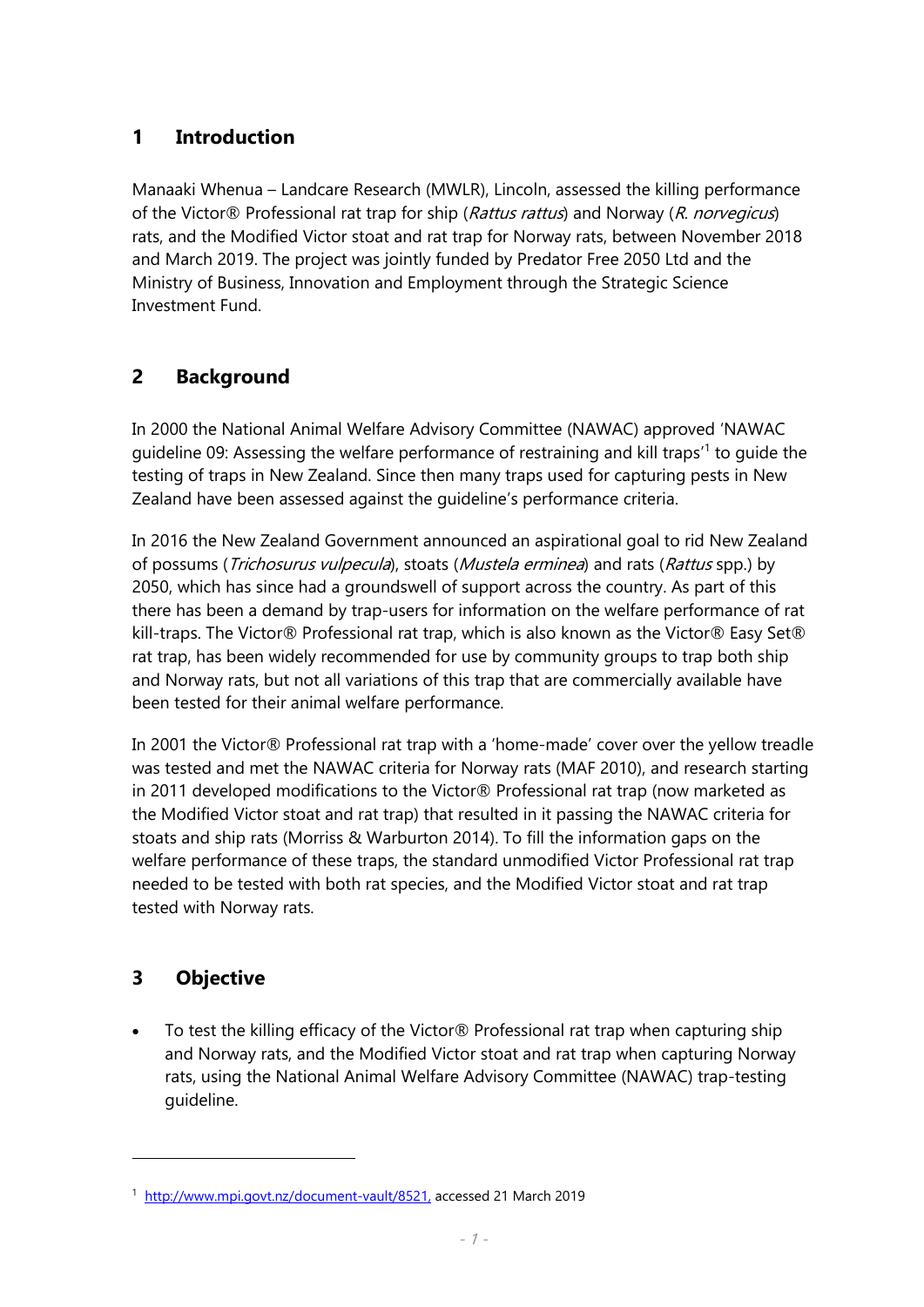#### <span id="page-9-0"></span>**4 Methods**

 $\overline{a}$ 

Victor® Professional rat traps and Modified Victor stoat and rat traps were sourced from Pest Control Research, Rolleston, to test the traps' killing performance on wild-caught ship and Norway rats. Predator Free NZ wooden trap tunnels<sup>2</sup> had been provided to MWLR for previous testing of the Snap-E rat trap (Morriss 2017) and were reused for this trial.

Wild-caught rats were acclimatised to captivity in cages before being transferred to test arenas for the trap testing (Figure 1). Rats were confined individually in each arena and tested in a free-approach test during late afternoon or evening. In each arena, a trap was set in a Predator Free NZ wooden tunnel (Figure 2).



**Figure 1. The four arenas used for trap testing. Rats were provided with a nest box, had free access to water, and were fed with standard rodent pellets (ProLab RHM 1800 LabDiet, PMI Nutrition International, MO, USA). Two arenas are shown with Predator Free NZ wooden trap tunnels in place.**

<sup>&</sup>lt;sup>2</sup> [https://shop.predatorfreenz.org/products/victor-professional-rat-trap-tunnel,](https://shop.predatorfreenz.org/products/victor-professional-rat-trap-tunnel) accessed 18 March 2019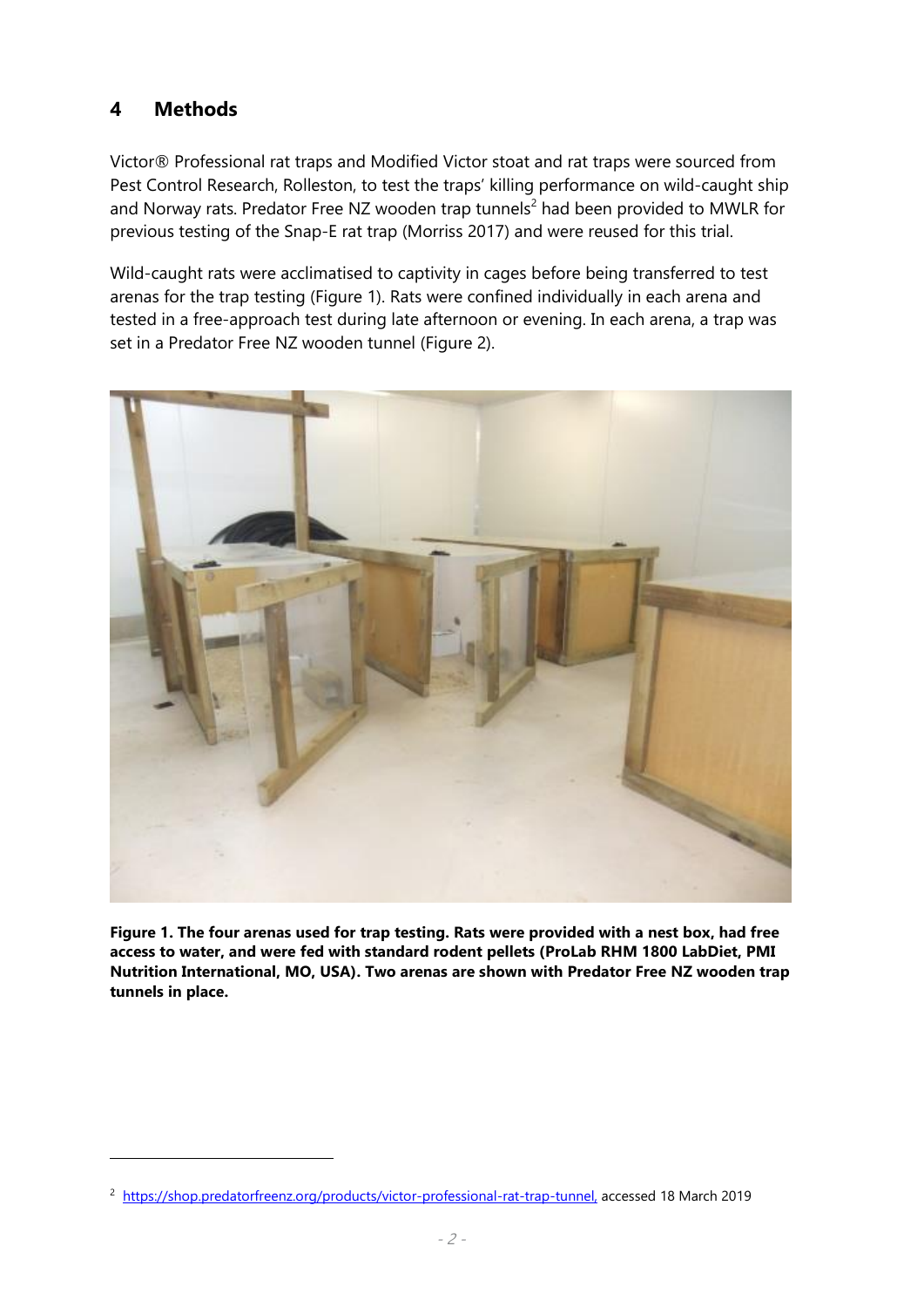

**Figure 2. The Predator Free NZ wooden trap tunnel. A 50 × 50 mm entrance hole was cut in the mesh at the far end of the tunnel (not visible) and the mesh at the closed end of the tunnel was removable to allow access to the trap. The Victor® Professional rat trap or Modified Victor stoat and rat trap was set 1–2 cm into the tunnel from the closed end. Two tacks were nailed into the trap tunnel floor in front of the trap to prevent it being pulled forward by a rat or pushed too close to the entrance hole in the front mesh when deployed.** 

When a rat was struck by the trap, the time to loss of palpebral (blinking) reflex was measured to determine whether the trap had rendered the captured animal irreversibly unconscious within 3 minutes. For the trap to pass the NAWAC trap-testing criterion (2011) as a Class B trap, 10 of 10 rats needed to be rendered irreversibly unconscious within 3 minutes. Once irreversible unconsciousness was identified, a stethoscope was used to determine cessation of heartbeat.

The different tests are listed in chronological order below.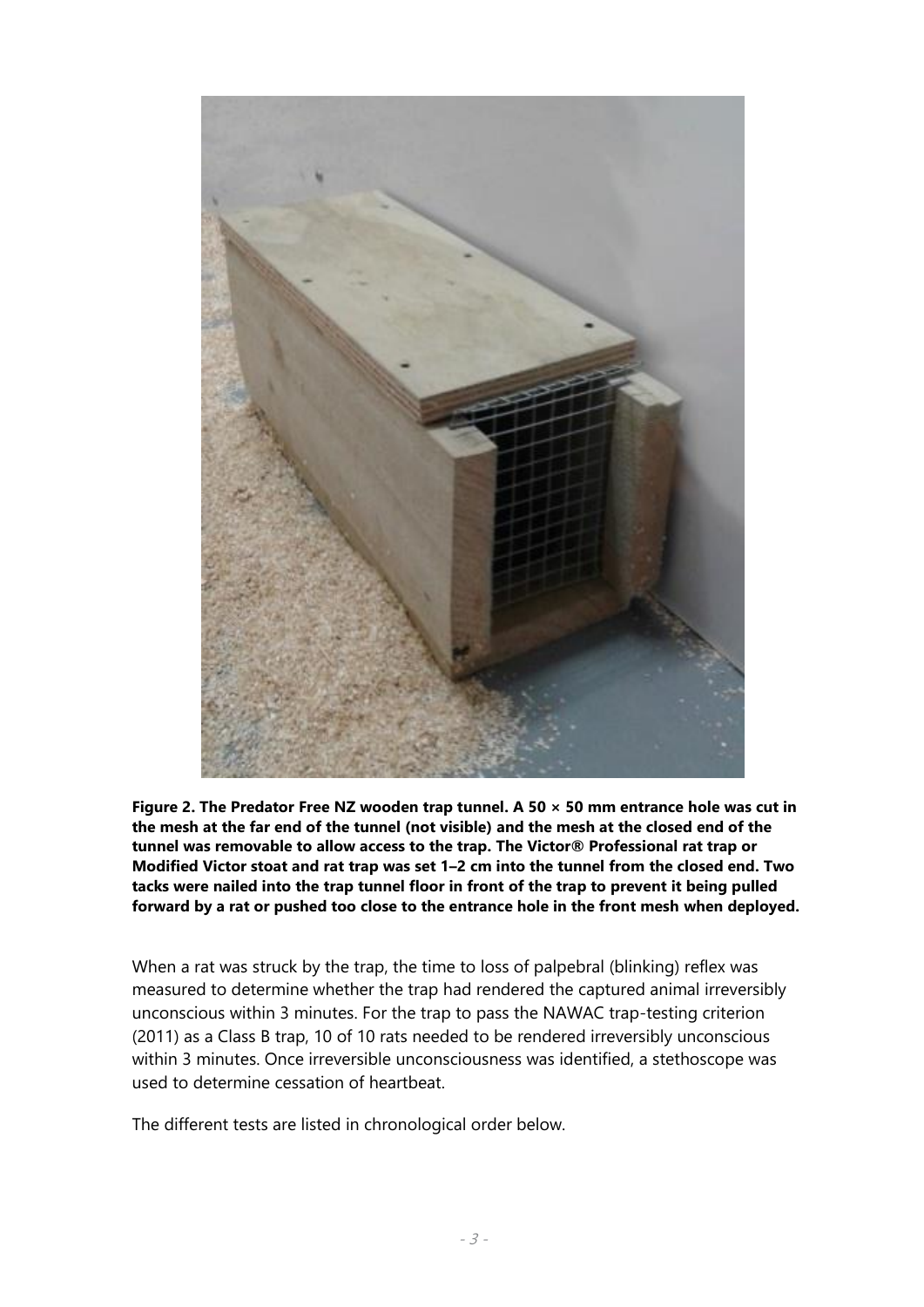#### <span id="page-11-0"></span>**4.1 Test 1. Victor® Professional rat trap on ship rats**

The traps were set in Predator Free NZ wooden tunnels and baited with either walnut paste, Nutella® or smooth peanut butter, applied in the purpose-made bait well near the pivot on the yellow treadle (Figure 3). Once set, the trap was placed in the tunnel so that the back edge of the trap was about 1–2 cm in from the rear mesh, so that there was enough room in front of the trap to allow a rat to fully enter the tunnel. Two tacks were nailed into the trap tunnel floor in front of the trap to prevent it being pulled forward by a rat or pushed too close to the entrance hole in the front mesh when the trap was placed in the tunnel. Testing started on 27 November 2018 and was completed on 9 December 2018.



**Figure 3. Baited unset Victor® Professional rat trap showing placement of bait in the purpose-made bait-well.**

#### <span id="page-11-1"></span>**4.2 Test 2. Victor® Professional rat trap on Norway rats**

The traps were set and baited as in test 1 above, differing only in that bacon fat was used as the bait. Testing was carried out from 20 to 29 January 2019.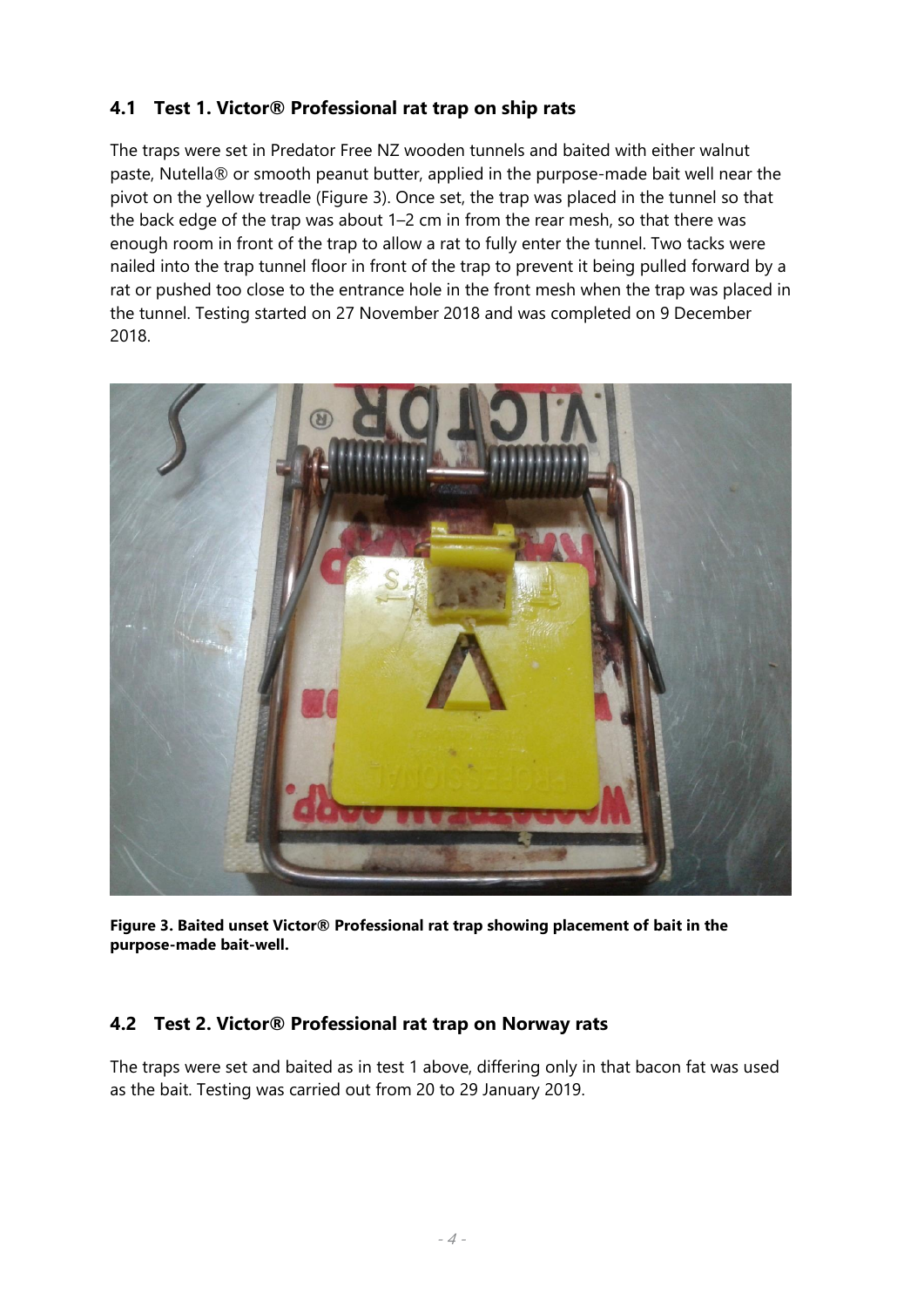#### <span id="page-12-0"></span>**4.3 Test 3. Modified Victor stoat and rat trap on Norway rats**

The traps were set inside Predator Free NZ wooden tunnels as in tests 1 and 2. The trap was baited with a slice of Mustelid and Cat lure<sup>3</sup> smeared with either a small quantity of bacon fat or smooth peanut butter on the upper surface of the lure (Figure 4). Testing was carried out from 13 to 28 February 2019.



**Figure 4. Baited unset Modified Victor stoat and rat trap showing method of baiting (shroud removed) with Mustelid and Cat lure block and slices.**

Test animals that survived were euthanised by cervical dislocation (if not struck on the neck) or an intracardiac injection of pentobarbitone (0.5 ml/kg bodyweight; when struck on the neck), and then necropsied to identify whether the trap had caused any obvious injury. This work was carried out with the approval of the MWLR Animal Ethics Committee (AEC 15/12/01).

#### <span id="page-12-1"></span>**4.4 Size comparison of ship and Norway rats**

1

All rats were weighed, and the results compared with the weights of rats previously tested by MWLR since August 2001.

<sup>&</sup>lt;sup>3</sup> [https://www.traps.co.nz/mustelid-and-cat-lure-1kg-pail,](https://www.traps.co.nz/mustelid-and-cat-lure-1kg-pail) accessed 18 March 2019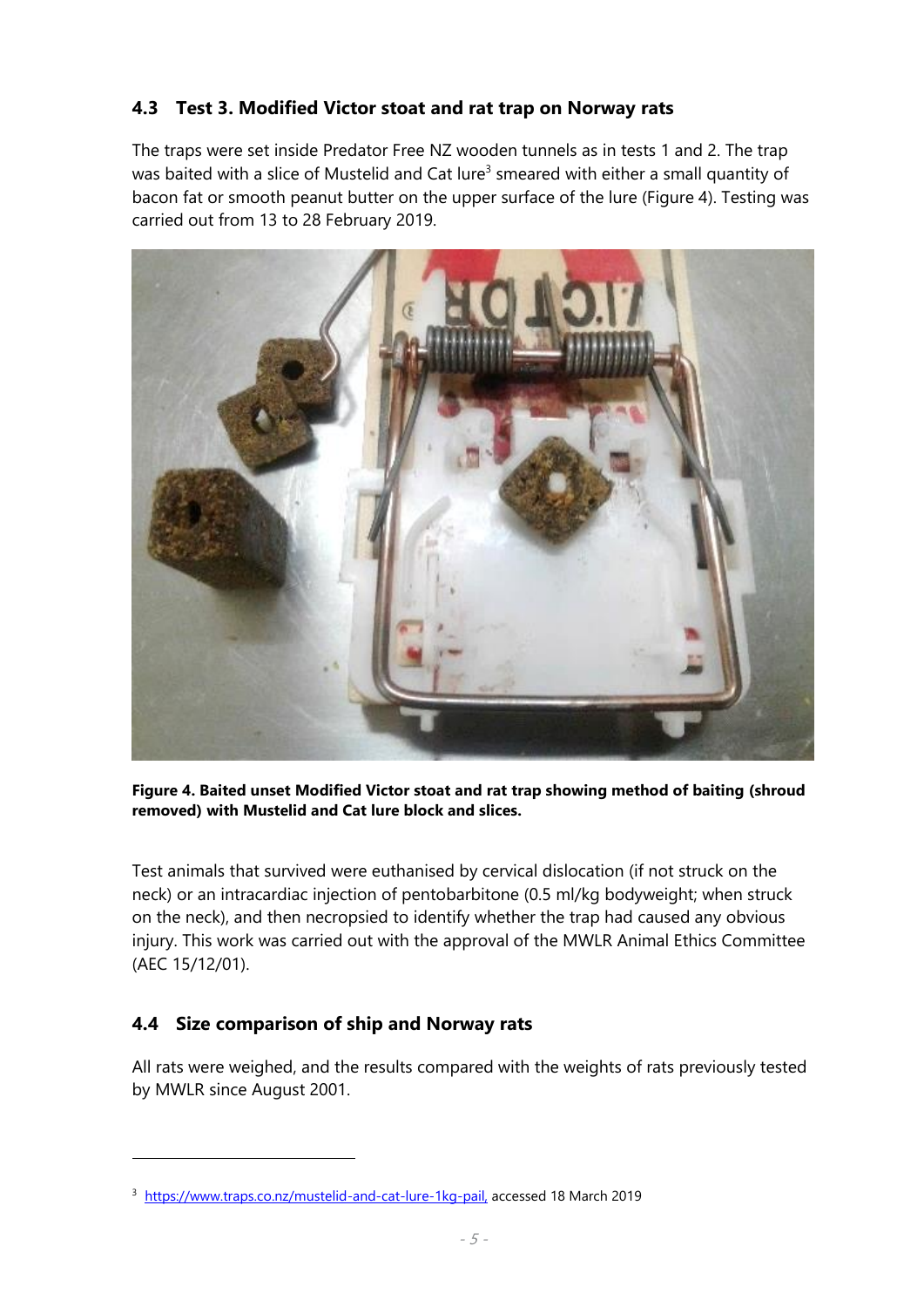#### <span id="page-13-0"></span>**5 Results**

#### <span id="page-13-1"></span>**5.1 Test 1. Victor® Professional rat trap on ship rats**

All 10 ship rats tested were struck by the kill bar between the eyes and the neck and rendered irreversibly unconscious in under 3 minutes (Table 1; Appendix 1). Most rats were irreversibly unconscious when first assessed, with only one individual retaining consciousness for 1 min 14 s after it was struck. All ship rats tested had fractured skulls or necks. They had a mean weight of 146 g (range 102–220 g).

#### <span id="page-13-2"></span>**5.2 Test 2. Victor® Professional rat trap on Norway rats**

The first Norway rat tested was caught by the neck, side-on, and survived as it was still able to breathe freely. Testing continued, and the next seven rats were killed successfully. The ninth rat tested was caught by the front right toes and survived, and testing ceased (Table 2; Appendix 2). Four of the rats that were killed successfully had fractured skulls, and one struck on the neck had an obvious cervical dislocation. The remaining two rats that were killed were caught by the neck, but there was no obvious dislocation or fracture. The mean weight of the Norway rats tested was 250 g (range 180–338 g).

#### <span id="page-13-3"></span>**5.3 Test 3. Modified Victor stoat and rat trap on Norway rats**

Nine out of ten Norway rats were killed successfully with the Modified Victor stoat and rat trap set in the Predator Free NZ wooden tunnel (Table 3; Appendix 3). Another rat appeared to have turned at the same time the trap fired and therefore was struck longitudinally on the skull resulting in a fracture to the skull and damage to the right eye. This rat was unconscious when first assessed and remained so until euthanised at 20 min. Because it was considered a marginal kill, an additional rat was tested, and this 11th rat, although struck by the kill bar on top of the head, was stunned but remained conscious. Testing ceased.

Of the 11 rats tested, five were struck side-on, with four of those showing obvious skull fractures. All of these were rendered irreversibly unconscious within the 3-minute threshold. The four largest Norway rats tested with the Modified Victor stoat and rat trap pulled out after being struck by the kill bar. Of these, two were killed successfully (weight: 306 g and 415 g), one was the 'marginal' kill referred to above (296 g), and the fourth survived (348 g). The mean weight of the Norway rats tested was 255 g (range 129–415 g).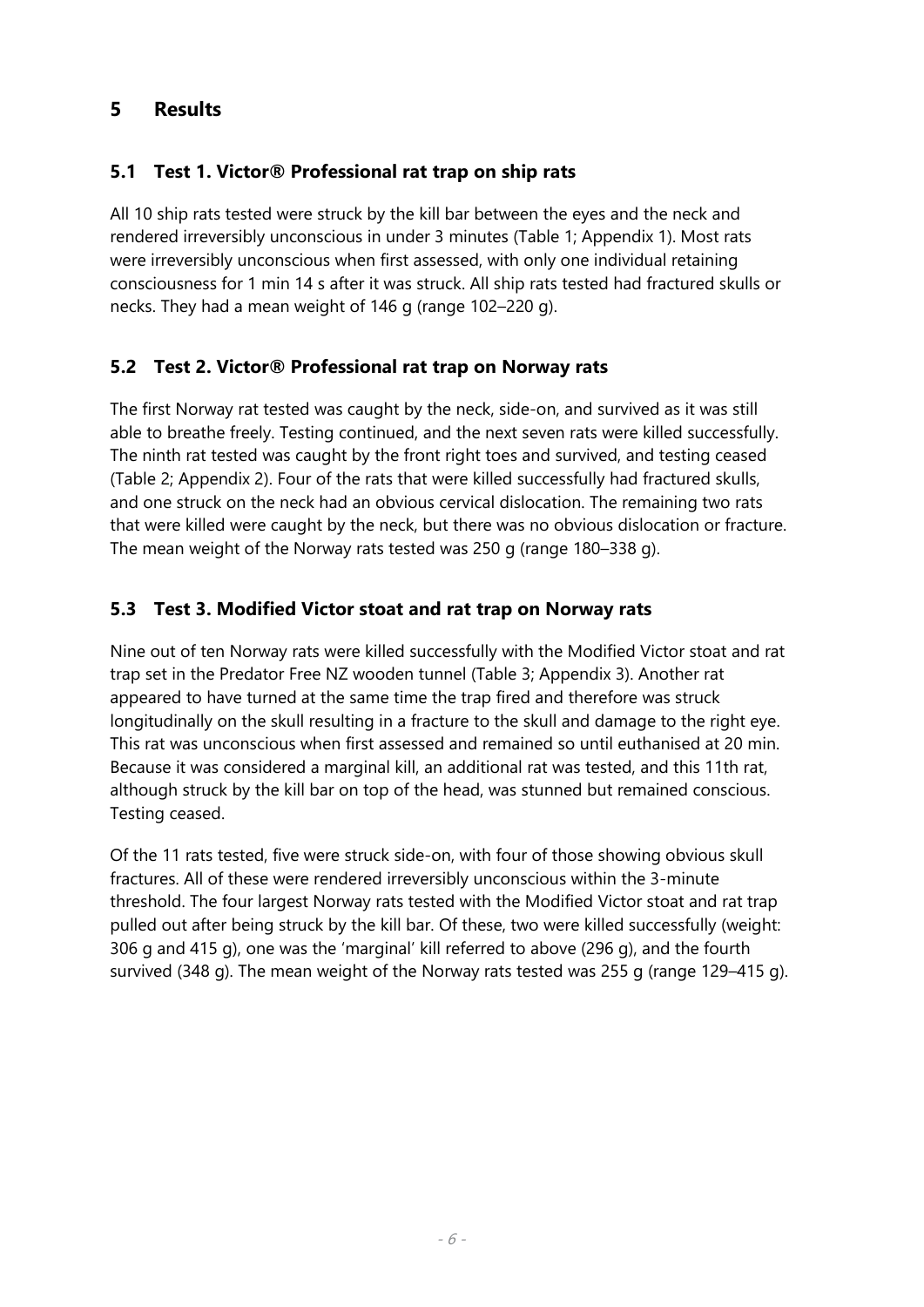| Date       | Weight<br>(g) | Sex | Loss of palpebral reflex<br>(min:s) | <b>Heart stop</b><br>(min:s)  | <b>Strike location</b>           | <b>Notes</b>                                           |
|------------|---------------|-----|-------------------------------------|-------------------------------|----------------------------------|--------------------------------------------------------|
| 27/11/2018 | 220.3         | M   | < 30 s                              | 2 min 31 s                    | Neck/back edge of skull          | Fractured skull; central to the front of the trap      |
| 28/11/2018 | 102.1         |     | <47s                                | 3 min 19 s                    | Skull just behind eyes           | Major skull fracture; central to the front of the trap |
| 30/11/2018 | 169.5         | M   | < 27 s                              | 2 min 52 s                    | Skull just behind eyes           | Major skull fracture                                   |
| 30/11/2018 | 137.1         |     | $<$ 41 $s$                          | $2 \text{ min } 36 \text{ s}$ | <b>Neck</b>                      | Neck fracture                                          |
| 3/12/2018  | 126.1         | M   | $<$ 1 min 4 s                       | 3 min 29 s                    | Back edge of skull/RHS front paw | Fractured skull; central to the front of the trap      |
| 5/12/2018  | 105.5         | F.  | $<$ 35 $s$                          | 2 min 21 s                    | Back edge of skull/LHS front paw | Fractured skull; central to the front of the trap      |
| 7/12/2018  | 163.1         | M   | $<$ 42 s                            | 3 min 22 s                    | Neck/back edge of skull          | Fractured skull; central to the front of the trap      |
| 8/12/2018  | 162.9         | F.  | 1 min 14 s                          | $4 \text{ min } 2 \text{ s}$  | <b>Neck</b>                      | Neck fracture                                          |
| 8/12/2018  | 145.7         | M   | $<$ 35 $s$                          | 3 min 29 s                    | Skull just behind eyes           | Major skull fracture                                   |
| 9/12/2018  | 124.4         | M   | $<$ 35 $s$                          | $3 \text{ min } 2 \text{ s}$  | Across eyes                      | Major skull fracture; central to the front of the trap |

**Table 1. Outcome of tests using the Victor® Professional rat trap for capturing ship rats (test 1)**

#### **Table 2. Outcome of tests using the Victor® Professional rat trap for capturing Norway rats (test 2)**

| <b>Date</b> | Weight<br>(g) | Sex | Loss of palpebral reflex<br>(min:s) | <b>Heart stop</b><br>(min:s) | <b>Strike location</b> | <b>Notes</b>                                          |
|-------------|---------------|-----|-------------------------------------|------------------------------|------------------------|-------------------------------------------------------|
| 20/01/2019  | 276.4         | F.  | $\overline{\phantom{a}}$            | $\sim$                       | Neck side on           | Rat still able to breathe and vocalise; securely held |
| 23/01/2019  | 338.1         | M   | $<$ 40 s                            | 4 min 15 s                   | Across ears            | Fractured skull with copious bleeding                 |
| 23/01/2019  | 191.9         | M   | $<$ 35 $s$                          | 3 min 23 s                   | Across ears            | Fractured skull                                       |
| 24/01/2019  | 321.1         | F   | < 37 s                              | $6 \text{ min } 3 \text{ s}$ | Back edge of skull     | Fractured skull                                       |
| 27/01/2019  | 179.8         | F.  | $<$ 29 s                            | 5 min 39 s                   | Neck                   | No obvious fracture or dislocation                    |
| 27/01/2019  | 243.5         | M   | $<$ 47 $s$                          | 4 min 13 s                   | Back edge of skull     | Fractured skull                                       |
| 28/01/2019  | 182.3         | M   | $1 \text{ min } 2 \text{ s}$        | $5 \text{ min } 3 \text{ s}$ | <b>Neck</b>            | Obvious dislocation                                   |
| 28/01/2019  | 238.8         | M   | 57 <sub>s</sub>                     | 4 min 47 s                   | Neck                   | No obvious fracture or dislocation                    |
| 29/01/2019  | 277.3         | M   | $\overline{\phantom{a}}$            | $\overline{\phantom{0}}$     | RHS front paw          | Pulled out after 40 s                                 |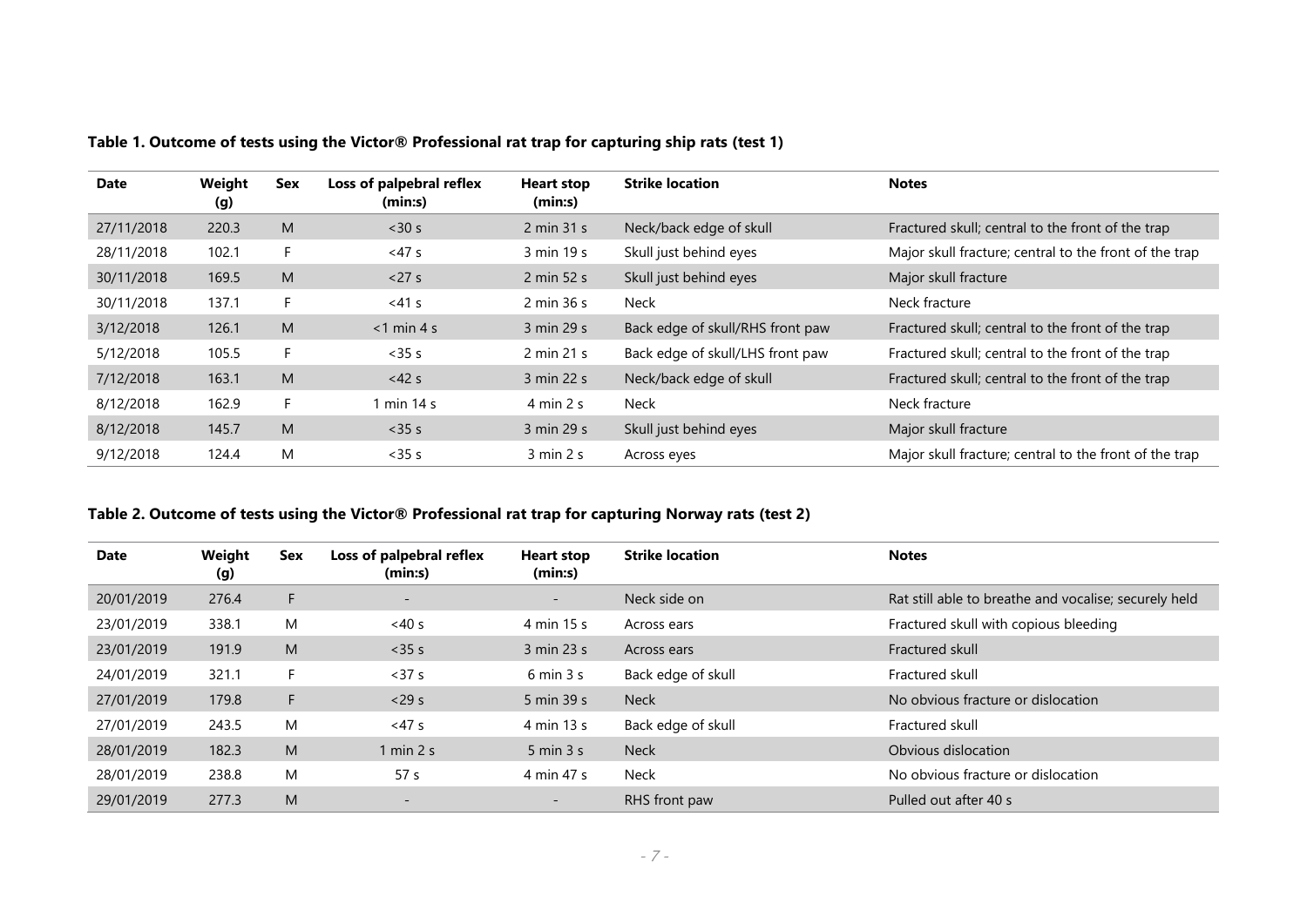| <b>Date</b> | Weight<br>(g) | <b>Sex</b> | Loss of palpebral reflex<br>(min:s) | <b>Heart stop</b><br>(min:s) | <b>Strike location</b>                | <b>Notes</b>                                                                                                                                              |
|-------------|---------------|------------|-------------------------------------|------------------------------|---------------------------------------|-----------------------------------------------------------------------------------------------------------------------------------------------------------|
| 13/02/2019  | 217.6         | M          | $<$ 35 $s$                          | 4 min 44 s                   | Just behind eyes                      | Fractured skull                                                                                                                                           |
| 13/02/2019  | 129.2         | F          | $<$ 33 $s$                          | 3 min 4 s                    | Across ears side on                   | Fractured skull                                                                                                                                           |
| 14/02/2019  | 228.7         | M          | $<$ 34 $s$                          | 4 min 12 s                   | Between ears and eyes                 | Fractured skull                                                                                                                                           |
| 15/02/2019  | 295.8         | M          | < 52 s                              | $20 \text{ min}$             | Longitudinal skull<br>RHS eye damaged | Fractured skull; not held by trap; continued<br>breathing with periodic limb extension and shake;<br>remained unconscious and was euthanised at 20<br>min |
| 17/02/2019  | 240.3         | M          | $<41$ s                             | 5 min 12 s                   | Between ears and eyes                 | Fractured skull                                                                                                                                           |
| 18/02/2019  | 206.4         | F          | < 32 s                              | $4 \text{ min } 6 \text{ s}$ | Between ears and eyes side on         | Fractured skull                                                                                                                                           |
| 18/02/2019  | 150.9         | F          | < 32 s                              | 4 min 44 s                   | Across ears side on                   | Fractured skull                                                                                                                                           |
| 21/02/2019  | 271.8         | M          | $< 54$ s                            | 4 min 41 s                   | Between ears and eyes side on         | Fractured skull                                                                                                                                           |
| 24/02/2019  | 415.1         | M          | $<$ 1 min 11 s                      | $5 \text{ min } 5 \text{ s}$ | Between ears and eyes side on         | Initial breaths but stopped by 2 min; not held by<br>trap                                                                                                 |
| 24/02/2019  | 305.8         | M          | < 52 s                              | 3 min 8 s                    | Across eyes                           | Fractured skull with copious bleeding; not held by<br>trap                                                                                                |
| 28/02/2019  | 347.9         | M          |                                     |                              | Between ears and eyes                 | Stunned but did not lose consciousness; necropsy<br>showed soft tissue damage on RHS of the top of<br>the skull but no obvious fracture; not held by trap |

**Table 3. Outcome of tests using the Modified Victor stoat and rat trap for capturing Norway rats (test 3)**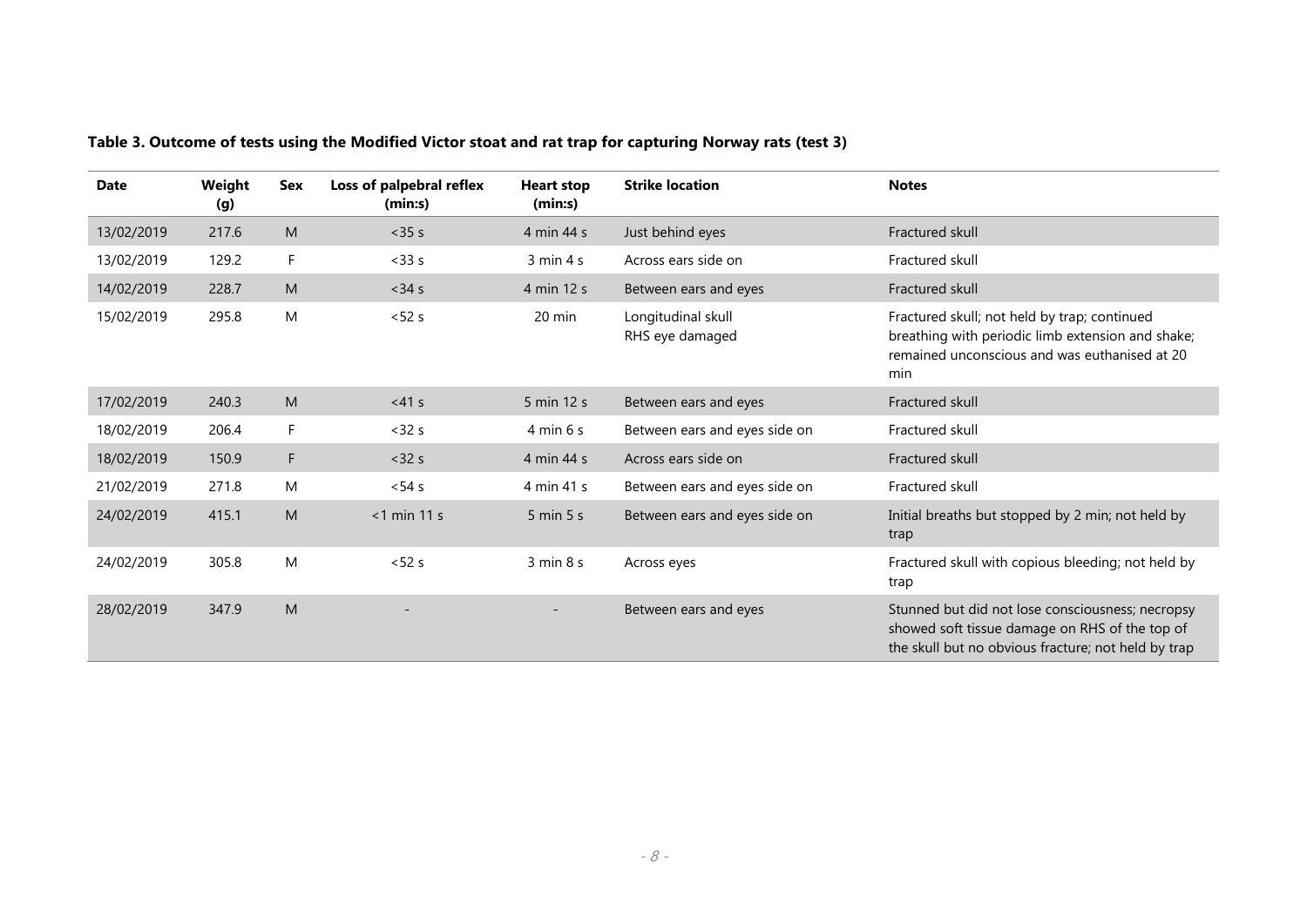#### <span id="page-16-0"></span>**5.4 Size comparison of ship and Norway rats**

A total of 112 wild-caught Norway rats and 102 wild-caught ship rats have been used for trap testing between August 2001 and February 2019 (including the testing reported here). The mean weight of the Norway rats tested previously was 254 g (range 90–510 g), which was consistent with the mean weight of those used in trials 2 and 3 reported here: 250 g (range 180–338 g) and 255 g (range 129–415 g), respectively. The mean weight of all ship rats tested previously was 135 g (range 28–202 g). The mean weight of ship rats used in trial 1 was 146 g (range 106–220 g).

Ship rats had a narrower weight range than Norway rats, with large adult Norway rats being over twice the weight of adult ship rats (Figure 5) which was consistent with weight ranges reported in other New Zealand rat populations (Innes 2005a, 2005b).



**Figure 5. Mean rat weights for Norway and ship rats in previous and current trap testing trials carried out by Manaaki Whenua – Landcare Research, 2001–2019. Mean weights are shown as points, and error bars are ± 1 standard deviation.**

#### <span id="page-16-1"></span>**6 Conclusions**

#### **6.1 Victor® Professional rat trap on ship rats**

The Victor® Professional rat trap set in a Predator Free NZ wooden tunnel met the welfare criteria in the NAWAC trap-testing guideline when tested on ship rats (see Appendix 4 for summary of Victor® rat trap tests). All 10 of the ship rats tested had fractured neck vertebrae or skulls, which indicates that the impact momentum is sufficient to quickly kill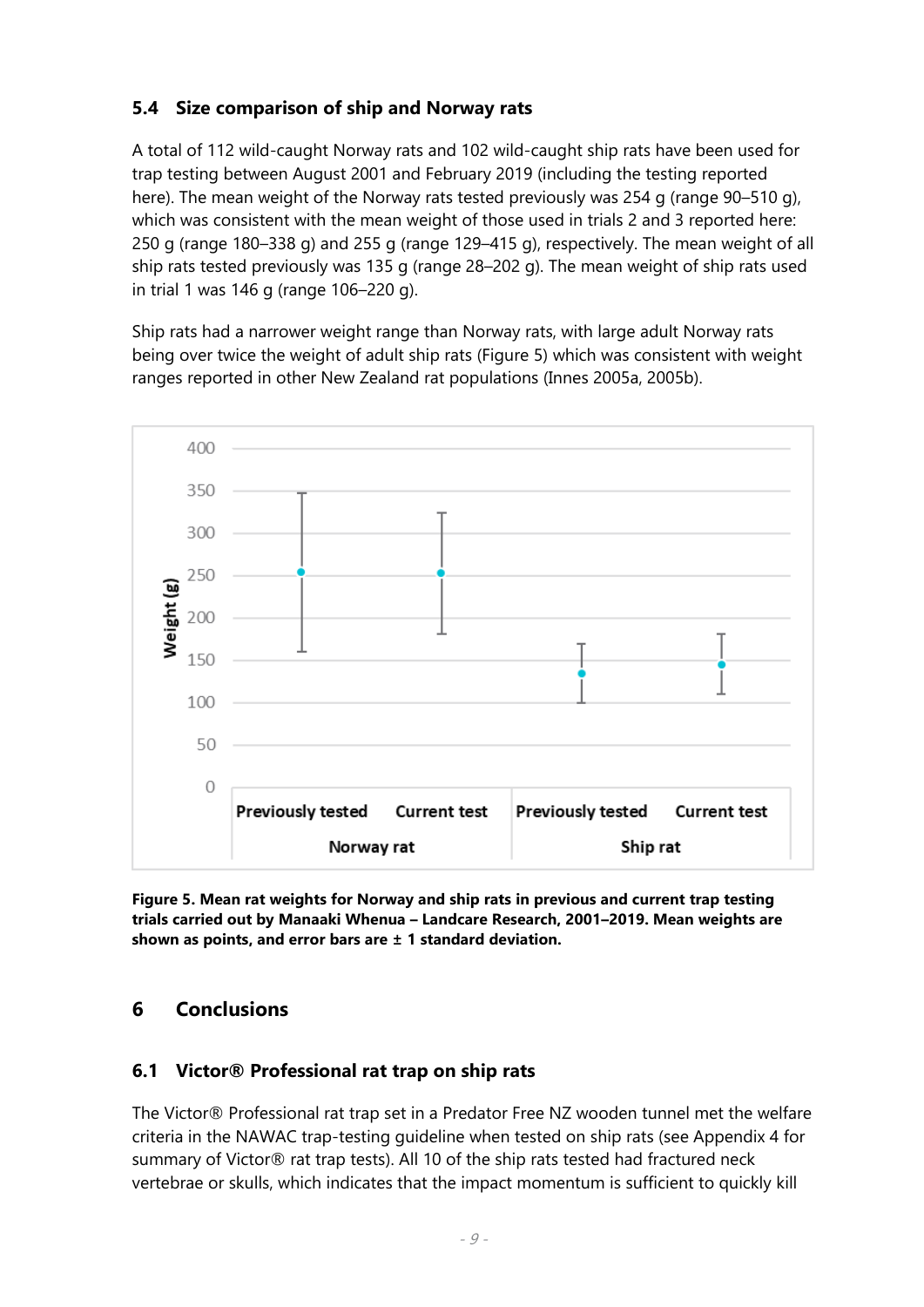rats of the size tested. Frontal approach to the trap when used in the Predator Free NZ wooden tunnel resulted in consistent head and neck strike locations with ship rats.

#### **6.2 Victor® Professional rat trap on Norway rats**

The Victor® Professional rat trap set in a Predator Free NZ wooden tunnel failed for Norway rats. The first rat that survived the test when hit sideways on the neck suggesting that the impact momentum of the kill bar is not always adequate to cause cervical dislocation. The second survivor that was caught by the front paw is an indication of the variation of target species positioning when a treadle trigger is used and the trap fires.

#### **6.3 Modified Victor stoat and rat trap on Norway rats**

The Modified Victor stoat and rat trap set in a Predator Free NZ wooden tunnel passed the NAWAC trap-testing guideline when tested on Norway rats. One rat in this test was euthanised after being unconscious for 20 minutes but had a fractured skull, which was expected to be an unsurvivable injury. Nevertheless, it may have regained consciousness, albeit briefly, if left longer than 20 minutes. It is very rare for an animal to receive significant head trauma but continue to breathe. This has only been recorded once before in 18 years of trap testing by MWLR, when a stoat caught in the Goodnature A24 rat and stoat trap remained unconscious and was euthanised after 70 minutes. This rat was considered a "pass" and therefore enabled the Modified Victor stoat and rat trap to meet the NAWAC guideline's welfare criterion.

Nine of the 11 (82%) Norway rats tested had fractured skulls, which indicates that the impact momentum is sufficient to quickly kill rats of the size tested. That four rats (body mass ≥296g) pulled out after being struck by the kill bar suggests that the clamping force of the Modified Victor stoat and rat trap was insufficient to hold larger rats. When even these larger rats are struck by the kill bar between the ears and the eyes, most will be killed successfully.

In 2001 the Victor® Professional with a 'home-made' cover over the yellow treadle trigger was tested on Norway rats (MAF 2010). In that trial, two large individuals (weighing 353 and 467 g) were killed successfully after being struck on the head. These results suggest the Victor® Professional trap does have enough impact momentum to kill most Norway rats. However, the 11th Norway rat in the current Trial 3 that survived being hit on top of the skull indicates that the Victor® Professional rat trap or Modified Victor stoat and rat trap is only marginally effective for larger Norway rats (>350 g). If trapping is carried out in areas where Norway rats are the predominant species, then a trap design with higher impact momentum that has passed the NAWAC guideline (i.e. DOC150, DOC200 and DOC250) may be required for consistent kills of larger individuals.

The five Norway rats caught side-on with the Modified Victor stoat and rat trap may have been a result of them attempting to lick the bacon fat on top of the lure horizontally rather than biting the lure itself. Side-on captures can be survivable if a rat is caught on the neck, as seen with the first Norway rat tested with the Victor® Professional rat trap in trial 2. Because the Modified Victor stoat and rat trap has a cover and pull trigger rats are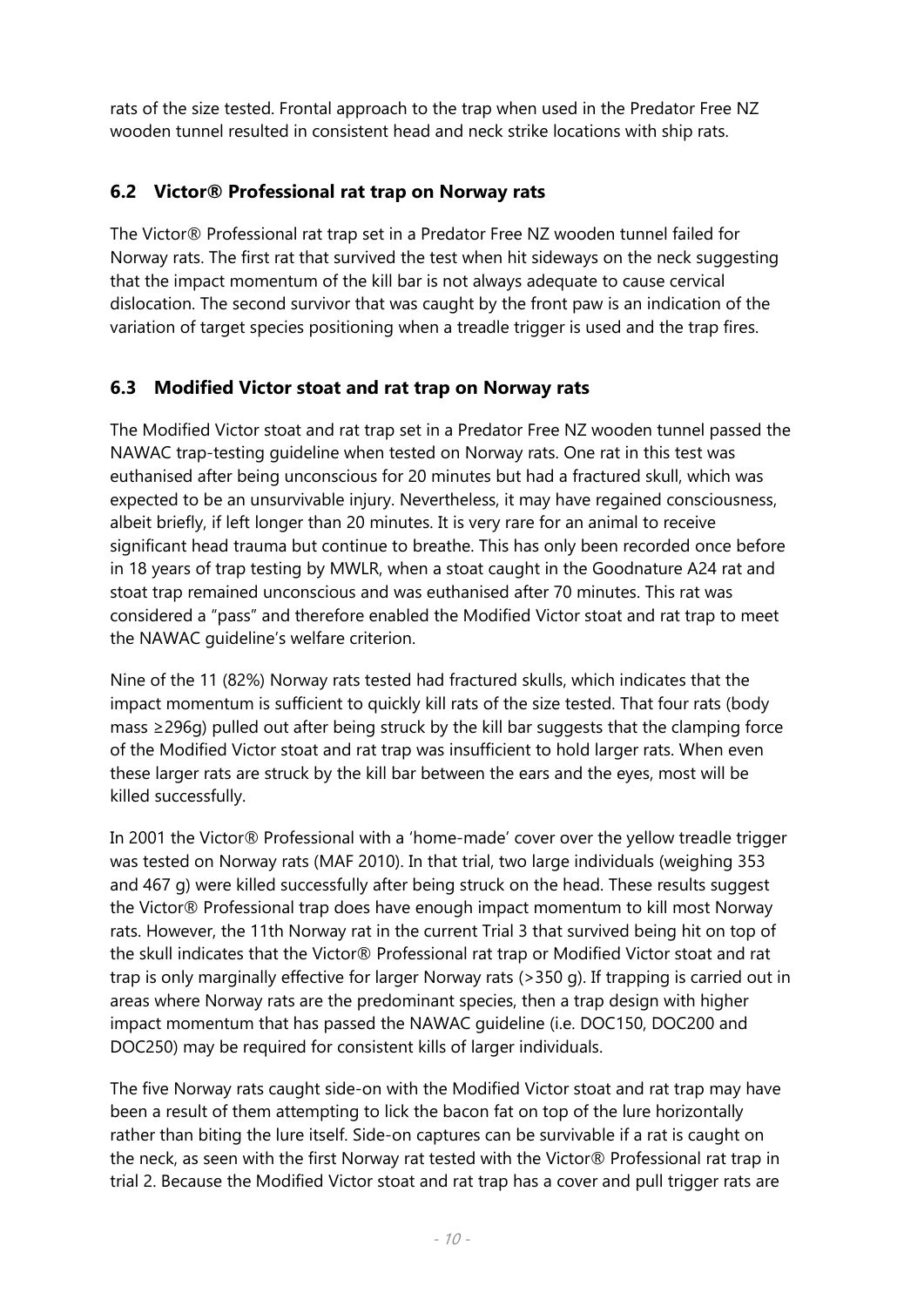centralised to the front of the trap and cannot reach in as far as with an uncovered treadle trigger, and therefore these five rats were positioned correctly and rendered irreversibly unconscious.

The Modified Victor stoat and rat trap achieved more consistent strike locations on Norway rats compared to the Victor® Professional rat trap. Setting both trap types in the Predator Free NZ wooden tunnel ensured frontal approach to the traps by the rats, which increased the probability of optimal strikes. Using a treadle trigger (as in the Victor® Professional rat trap) has a greater likelihood of mis-strikes when rats depress the edge of the treadle before they are centralised over the bait well. The cover and pull trigger on the Modified Victor were developed to improve welfare of trapped animals (Morriss & Warburton 2014) and these results confirm that greater consistency.

#### **6.4 Size comparison of ship and Norway rats**

The users of Victor® Professional and Modified Victor stoat and rat traps should note the difference in mean weight of ship and Norway rats and use appropriate traps for the species in the areas they trap.

#### <span id="page-18-0"></span>**7 Recommendations**

- Predator Free 2050 should promote the use of Victor® Professional rat traps or Modified Victor stoat and rat traps in Predator Free NZ wooden tunnels to individuals and community groups for trapping ship rats.
- If Norway rats are targeted, then the Modified Victor stoat and rat trap is recommended, with the proviso that some large rats may survive capture. Using DOC series traps which have higher impact momentum would increase the probability of killing large Norway rats.
- If Norway rats are likely to be caught in either of these traps, then users should be encouraged to check the trap frequently.

#### <span id="page-18-1"></span>**8 Acknowledgements**

Thanks to Animal Facility staff for animal husbandry, Predator Free 2050 Ltd and MBIE for funding, Bruce Warburton for review, Ray Prebble for editing, and Cynthia Cripps for final formatting of this report.

#### <span id="page-18-2"></span>**9 References**

- Innes JG 2005a. Norway rat. In: King CM ed. The handbook of New Zealand mammals, 2nd edn. Melbourne, Oxford University Press. Pp. 174–293.
- Innes JG 2005b. Ship rat. In: King CM ed. The handbook of New Zealand mammals, 2nd edn. Melbourne, Oxford University Press. Pp. 174–293.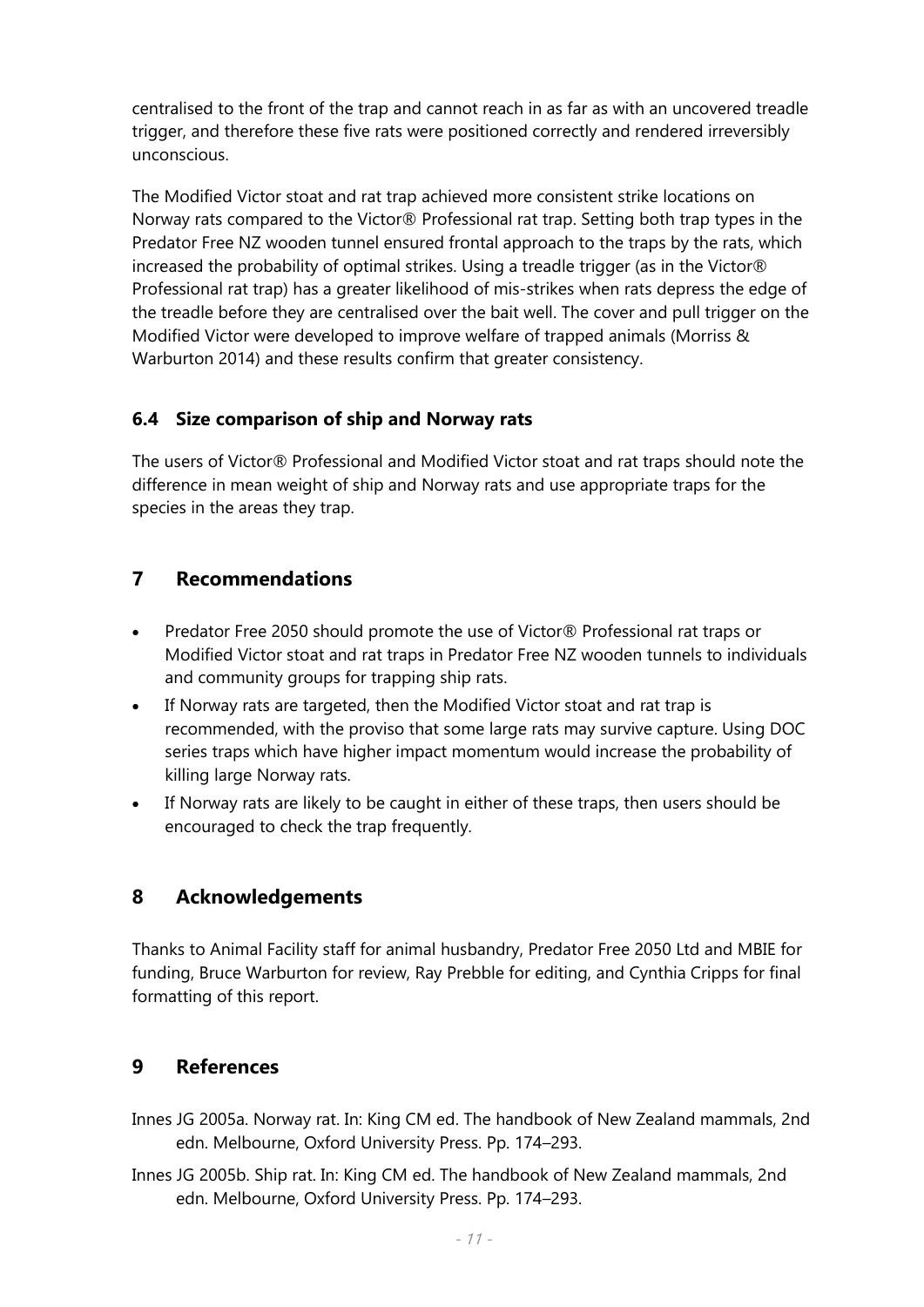- MAF 2010. How humane are our pest control tools? (09-11326). Biosecurity New Zealand Technical Paper No: 2011/01. Prepared for MAFBNZ Operational Research by Landcare Research, Lincoln.
- Morriss G 2017. Pen testing of the kill efficacy of the Snap E rat trap when used for capturing ship and Norway rats. Landcare Research Contract Report LC2995.
- Morriss GA, Warburton B 2014. Modifying the Victor® Easy Set® rat trap to improve the animal welfare of stoats and ship rats trapped in New Zealand. PLOS ONE 9(2): e86760.
- National Animal Welfare Advisory Committee (NAWAC) 2011. Guideline 09: assessing the welfare performance of restraining and kill traps 2011. http://www.mpi.govt.nz/document-vault/8521 (accessed 21 March 2019).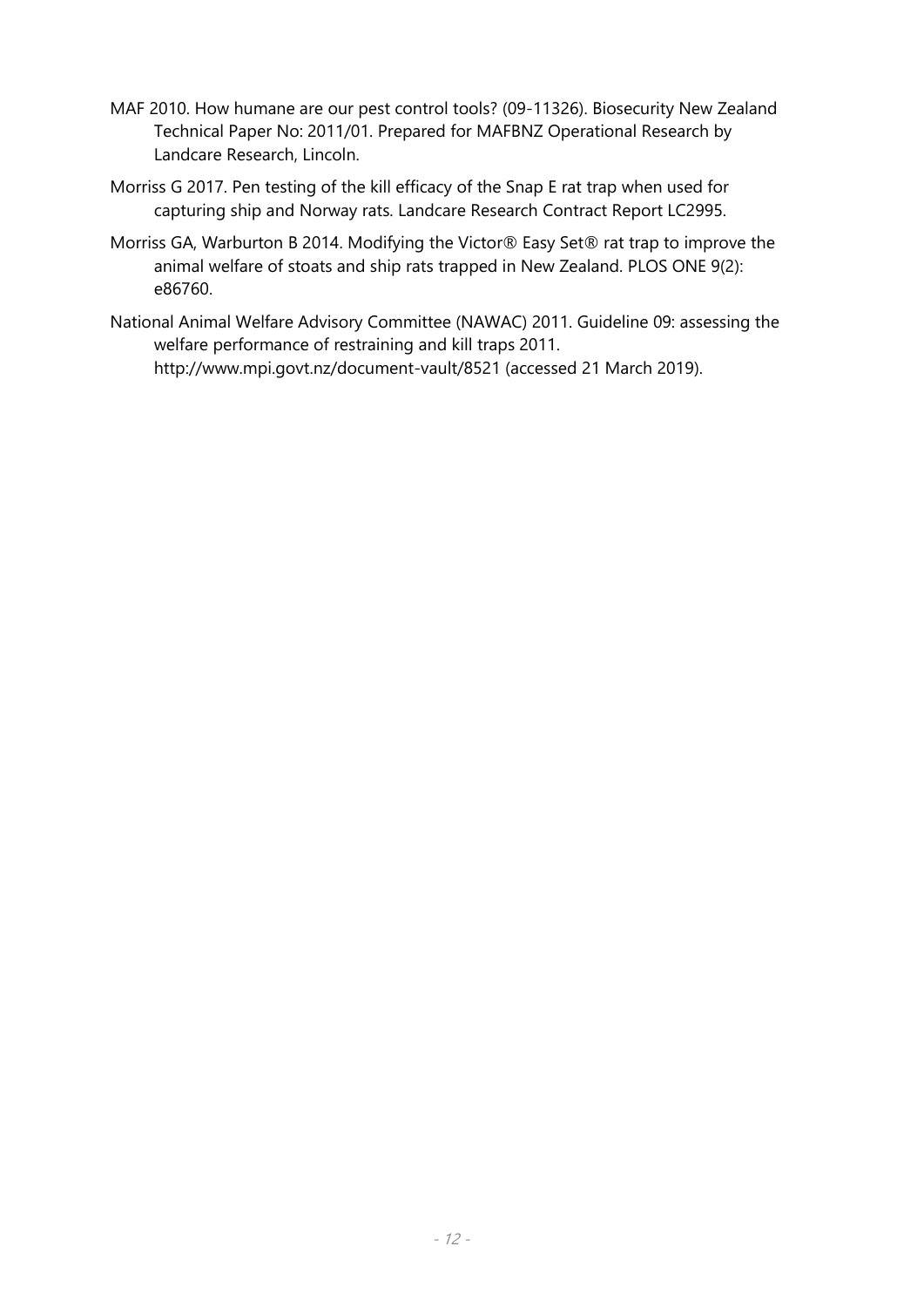### <span id="page-20-0"></span>**Appendix 1 – Ship rats caught by the Victor® Professional rat trap during test 1, showing consistency in trap jaw strike location**













220.3 g male 102.1 g female



169.5 g male 169.5 and 137.1 g female



126.1 g male 105.5 g female



163.1 g male 163.9. g female



145.7 g male 124.4 g male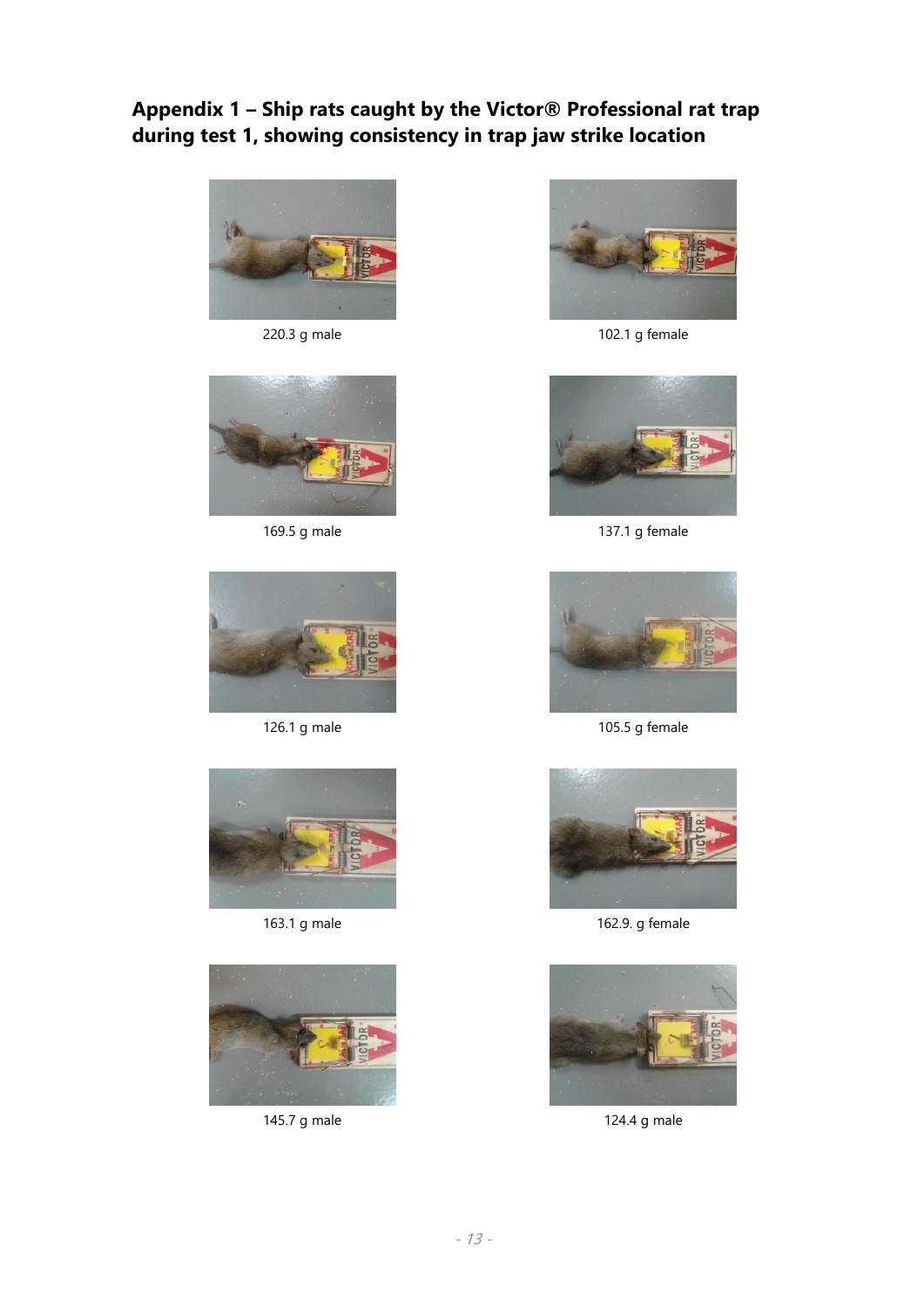### <span id="page-21-0"></span>**Appendix 2 – Norway rats caught by the Victor® Professional rat trap during test 2, showing trap jaw strike location**



276.4 g female (fail) 338.1 g male





179.8 g female 243.5 g male





277.3 g male (fail)





191.9 g male 321.1 g female





182.3 g male 238.8. g male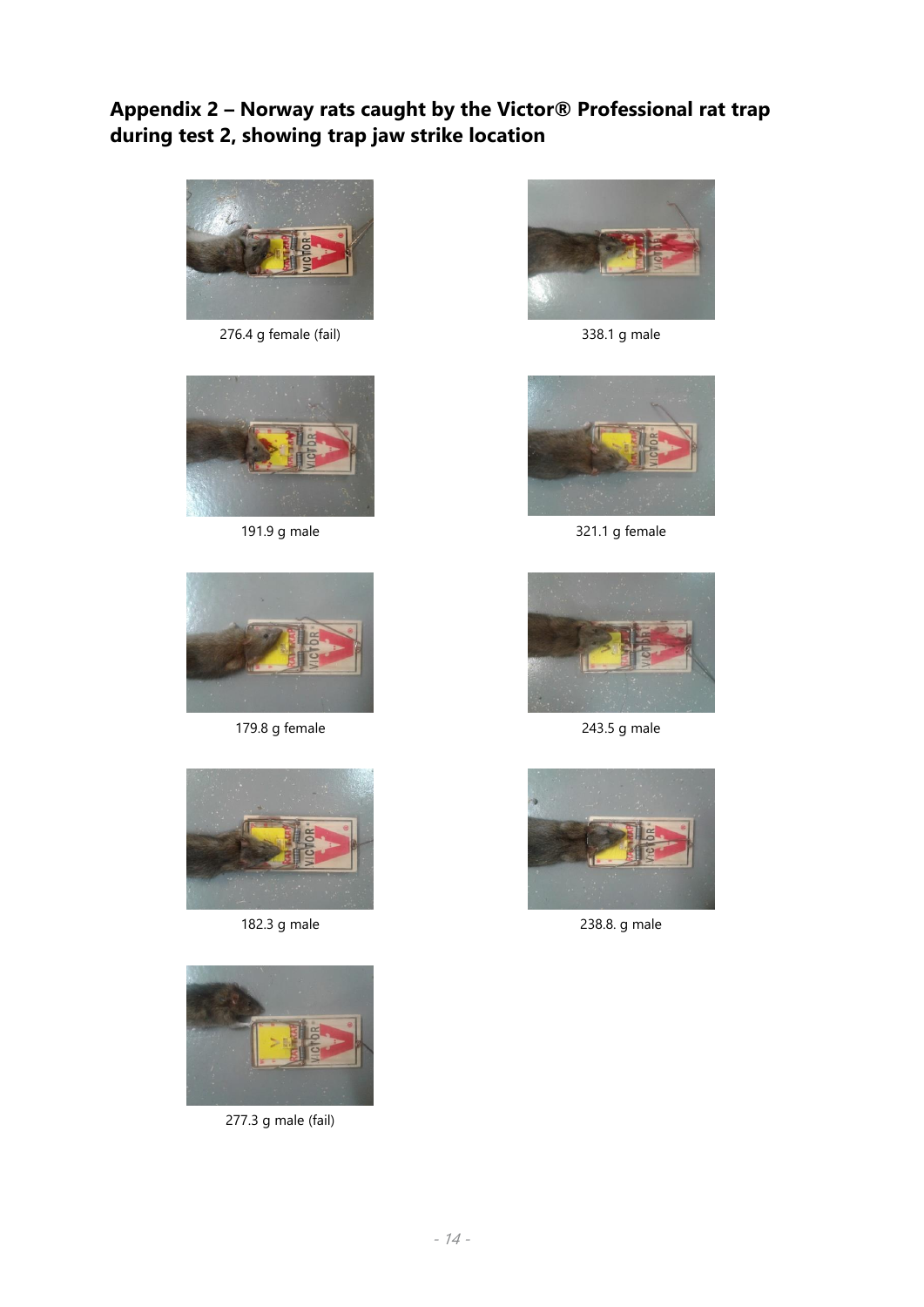<span id="page-22-0"></span>**Appendix 3 – Norway rats caught by the Modified Victor stoat and rat trap during test 3, showing trap jaw strike location and size relative to the trap**









150.9 g female 271.8. g male





217.6 g male 129.2 g female



228.7 g male 295.8 g male



240.3 g male 206.4 g female





415.1 g male 305.8 g male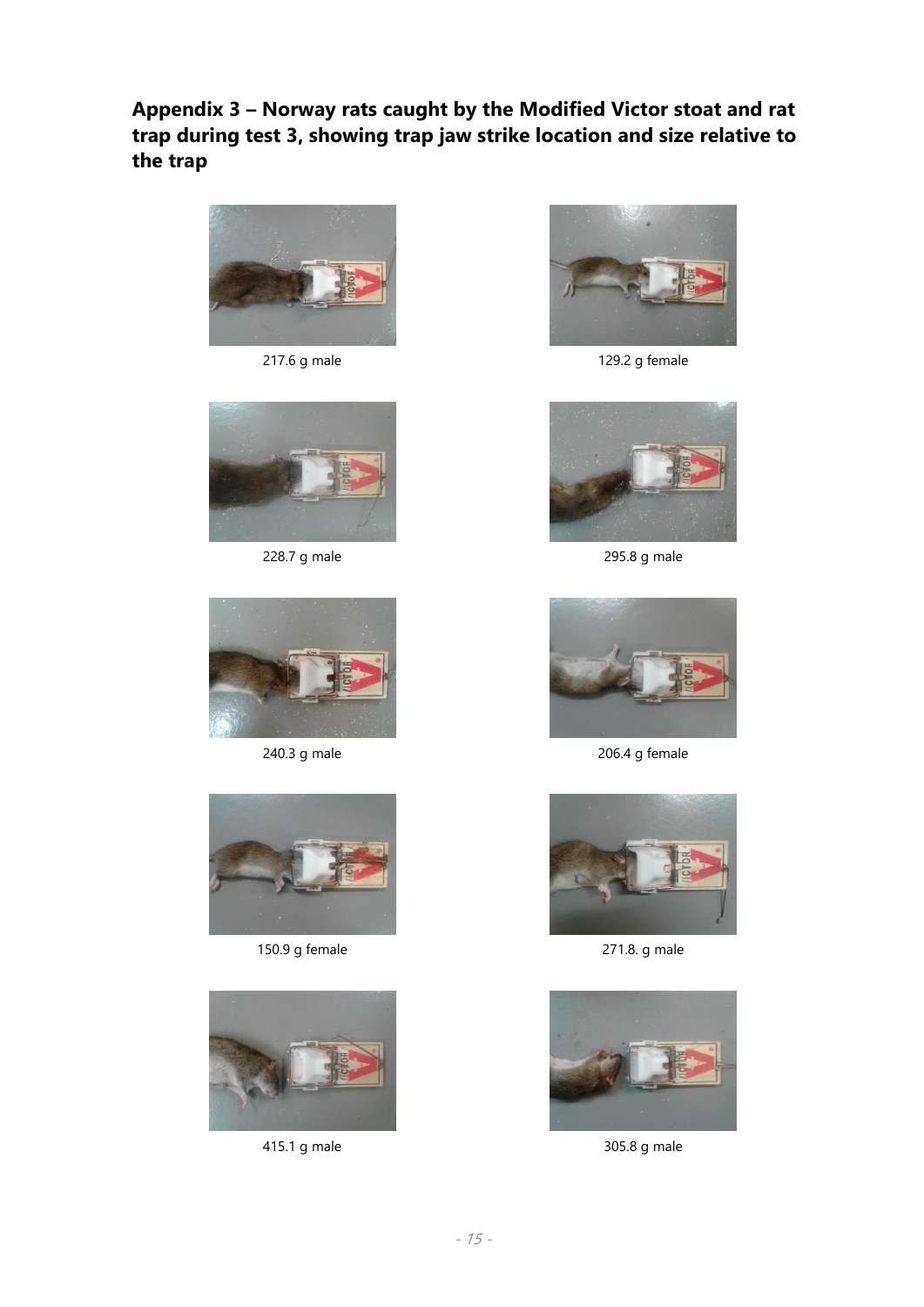

347.9 g male